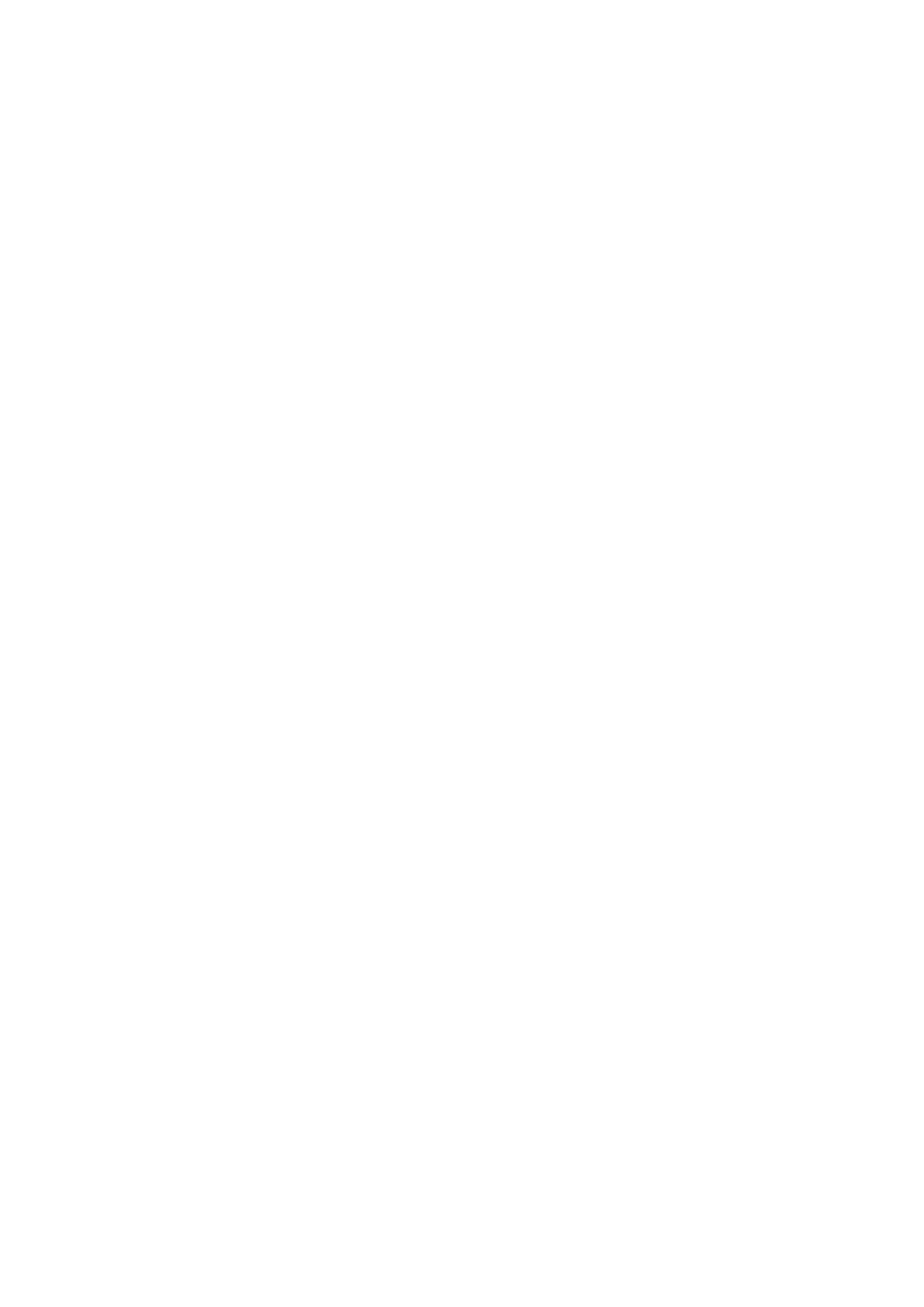

# **Purpose and scope of the inspection**

This inspection was carried out by Ofsted under section 162A of the Education Act 2002, as amended by schedule 8 of the Education Act 2005, in order to advise the Secretary of State for Children, Schools and Families about the school's suitability for continued registration as an independent school.

## **Information about the school**

The Lloyd Williamson School is a small, independent, village style school. The school is seven years old and is located in a busy, multicultural, area of Kensington and Chelsea. The main departments are: two nurseries, a transition, senior and upper school for 85 children and pupils, aged 6 months to 13 years. The school offers an extended day and holiday clubs.

There are seven pupils with statements of special need but at present no pupils for whom English is an additional language.

The school aims to 'foster individuality, initiative and a love for learning'. The Early Years provision was inspected in 2006 but this is the school's first published inspection report.

# **Evaluation of the school**

The Lloyd Williamson School meets its aims: 'to achieve good standards; with good quality teaching; small classes; individual work programmes and a high level of pastoral support and care', and provides a good quality of education. The good curriculum develops the pupils' intellectual and creative talents within a relaxed and informal atmosphere. Pupils' personal development, and the care they receive, is outstanding because of the dedicated commitment of the Co-Principals and all the staff. Each child is nurtured individually as all the parents agree, which is why they chose the school. The school has yet to devise an accessibility plan in relation to disability, but otherwise meets all of the regulations.

#### **Quality of education**

#### **The quality of the curriculum**

The curriculum is good. The school has worked very hard in recent months to put schemes of work and associated planning and assessment practices into place. Overall, the curriculum includes a wide range of subjects and enables all pupils to learn and make good progress. It gives a strong emphasis to reading, literacy, speaking and listening, mathematics and pupils' personal development, and pupils' achievement in these areas is good as a result. Pupils receive additional stimulation through learning languages, not only modern European languages but also Latin.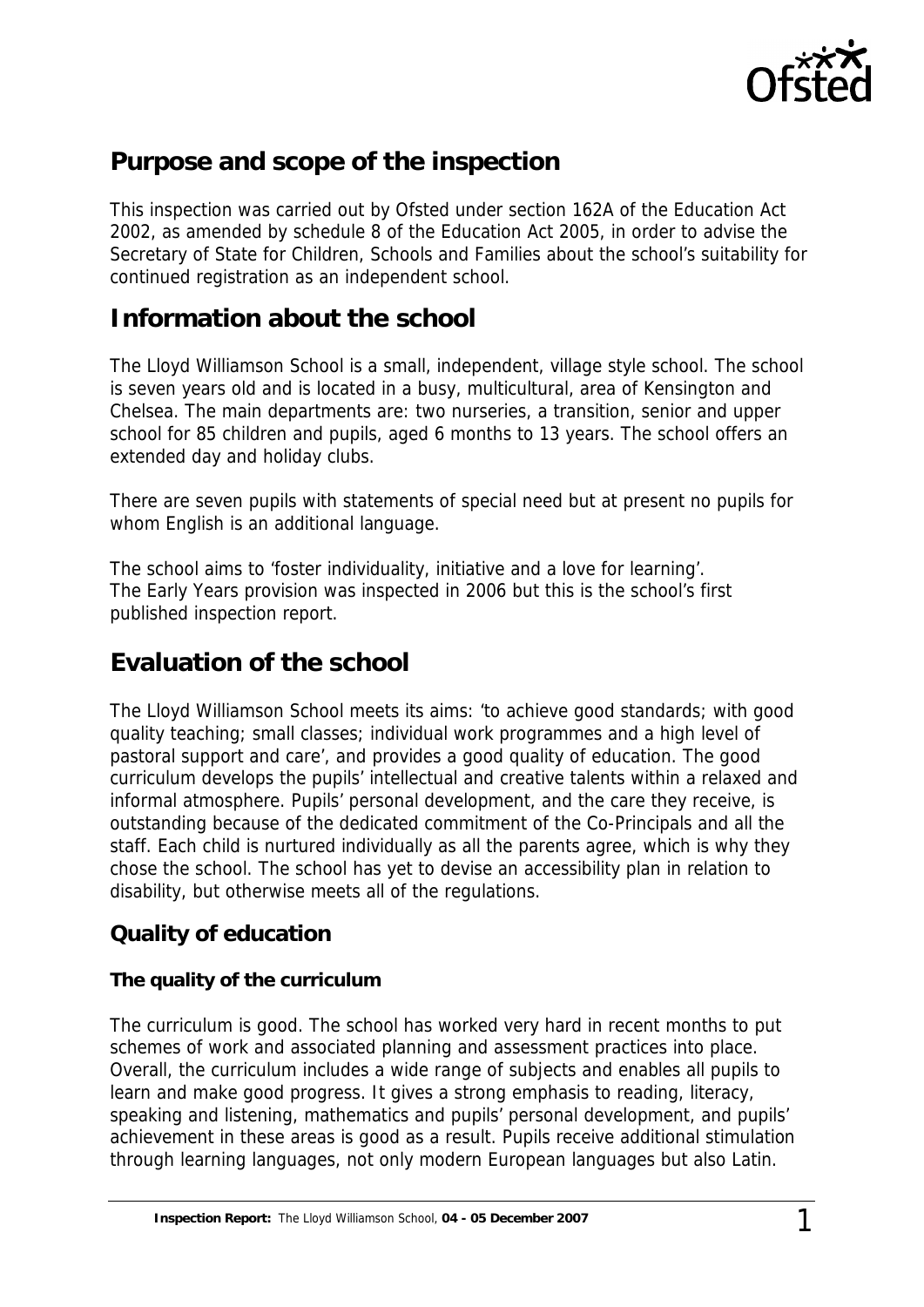

Drama, music art and cookery give pupils hands on practical experiences and allow each pupil to be good at something. The main weakness is the lack of information and communication technology (ICT). In this respect, pupils are not fully prepared for the technological age in which we live.

The school has adopted a good format for planning a series of lessons in each subject. It includes clear learning objectives for each lesson, and staff review individuals' achievement against them daily. This helps staff to adapt teaching plans for the following lesson and contributes effectively to written reports of progress. Individual education plans (IEPs) derive from pupils' statements of special educational need, should they have one, and are well written. Although the targets are pursued in lessons such as reading and mathematics, there is less of a focus on reinforcing and consolidating them in other subjects of the curriculum.

The curriculum for children under five in the Foundation Stage covers all the recommended areas of learning in practice but timetables, planning and the structure of most lessons follows the same format as the rest of the school. Some activities do not take enough account of practical and play-based learning as alternatives to a more sedentary approach, although the pupils benefit from the high degree of structure provided. There is limited use of the outside play/learning area, for the Reception class. Nevertheless, the youngest pupils make similar good progress to that of their older peers.

The quality of teaching is good overall, but varies from excellent to unsatisfactory. Pupils learn correspondingly; where teaching is good, pupils learn well. A small amount of unsatisfactory teaching results in pupils not learning enough. Teachers, therapists and support staff all know each individual pupil really well. This helps them plan to meet pupils' needs and to support their progress effectively. A particular strength is the collaborative teamwork between staff members.

Where teaching is at its best, the staff have spark and drive, and make the lessons interesting and relevant to pupils' needs and interests. In one such lesson, pupils wrote high quality poems relating to their art work in the style of Picasso. Seven and eight year-olds accessed a thesaurus competently and were able to use various synonyms for describing the colour red as in 'Vermillion sky turning grey'. The pupils concentrated well and clearly learned and achieved what was intended. Throughout the school relationships between staff and pupils are excellent, which gives the pupils the security and confidence to succeed, but also to make mistakes, and so learn from them. Staff apply the school behaviour management system effectively, and consequently, pupils are almost always calm, responsible and eager to learn.

Most, lessons are planned effectively, although at times teachers' lack of underlying subject knowledge in some subjects, particularly science, means that they cannot deviate from, or reinforce learning from workbooks or work sheets. For example, older pupils have had limited opportunities for experimentation. In a small number of lessons, pupils are not given enough opportunity to use their own initiative or to be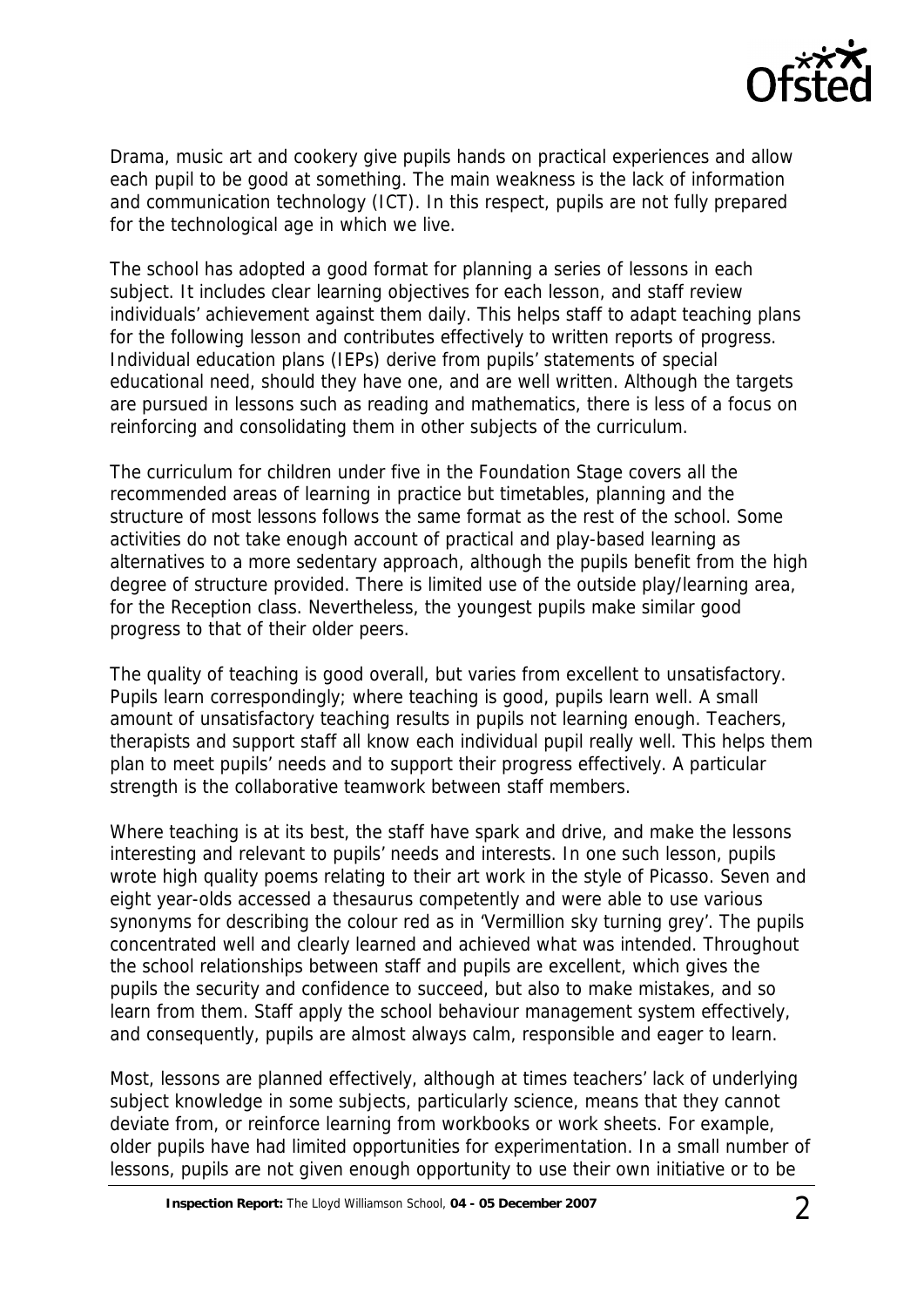

as independent as possible. In other lessons, this is the reverse. For example, in a good structured play session, children were encouraged to learn road safety skills by collaborating together, so strongly reinforcing their personal development. Resources are adequate in range and quantity. There is a good range of reading material and although pupils make use of digital cameras and learn about communication through networking in geography, ICT is not used sufficiently to enhance the teaching and the learning.

Procedures for the assessment of pupils' progress are good. The lesson planning system includes daily evaluation of pupils' achievement, which builds up a good picture of their learning in some subjects. Work is generally marked well. Pupils have regular quizzes and tests. Progress against the targets set in pupils' IEPs is recorded systematically and the outcomes used to plan the next set of targets.

#### **Spiritual, moral, social and cultural development of the pupils**

Pupils' spiritual, moral, social and cultural development is outstanding, and their spiritual development is very strong indeed. Pupils develop markedly in confidence, sensitivity and understanding as they grow older. The PGL residential trip is just one example of building up self-reliance, and also developing excellent inclusion for those pupils with learning difficulties and disabilities. No one is left out. As a result, their enjoyment of school and their attitudes to learning are extremely positive.

The Co-Principals and staff set high expectations of attendance and behaviour which all pupils meet successfully, as these are also outstanding. Pupils are polite and friendly to visitors and very supportive of one another. They form a cohesive family group and the older children act as very good role models for the younger ones. They love looking after Fudge, the rabbit, and support a range of charities.

Discussion times and daily reading sessions help pupils to understand effectively their responsibilities to others and to the broader community. Subjects such as social studies and topics such as 'What's in the News' stimulate their general knowledge and the older pupils have investigated local government and services to a good level. Because of the small number of pupils, each can play a major role in the life of the school, for example performing in the drama and musical productions.

Pupils' cultural development is excellent. They have an extremely good grounding in many aspects of their local and wider British and European culture through the use of books, dance, music, and local visits. They exchange letters with pupils from a school in Scotland. They learn about China from the experiences of a teacher who lived there. The festivals of different faiths are celebrated and through the good curriculum they learn about different cultures around the world. Racial harmony between pupils is effectively achieved.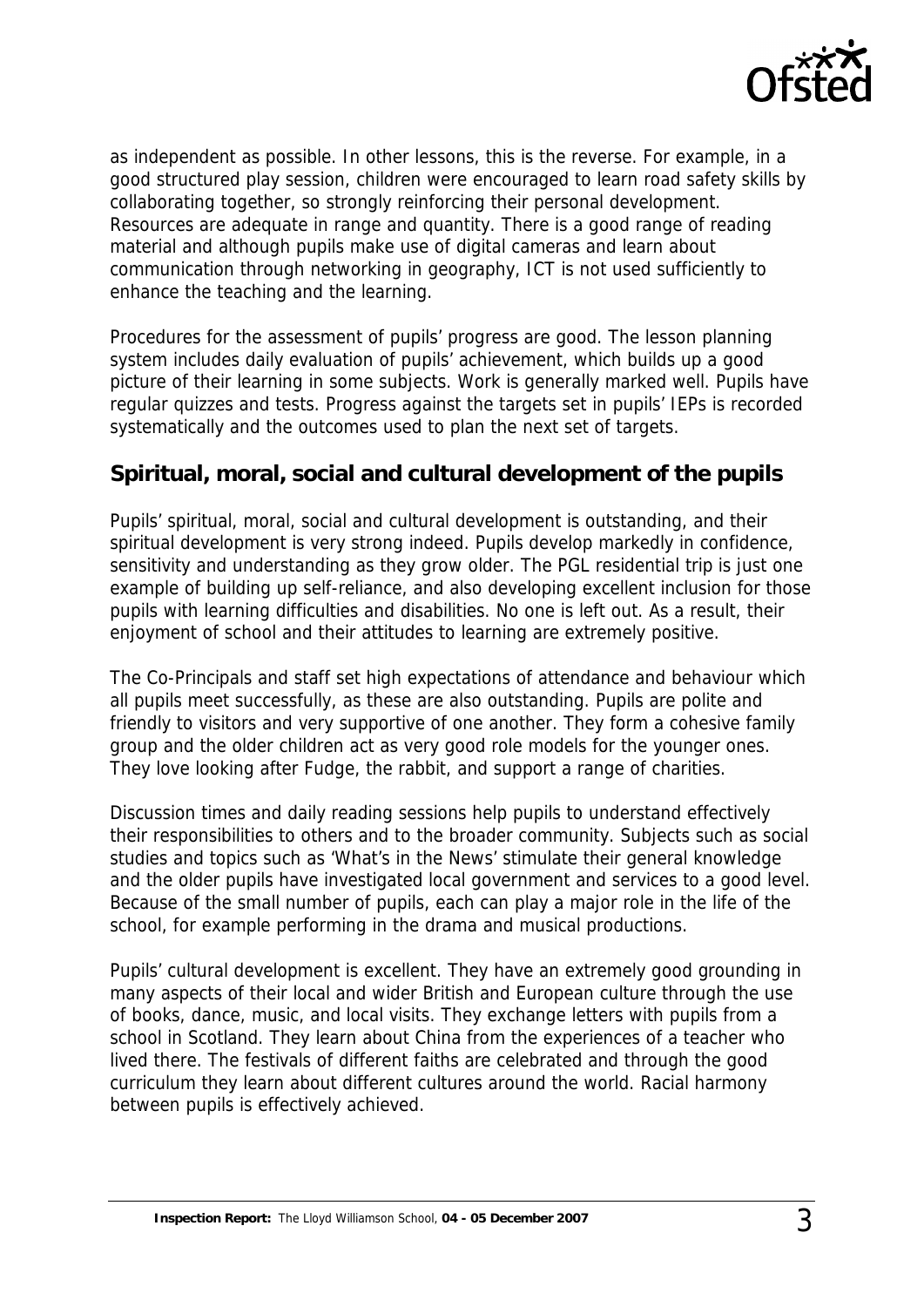

## **Welfare, health and safety of the pupils**

Provision for the welfare and care of pupils is outstanding. There are a number of detailed policies for the promotion of good behaviour and safeguarding of pupils, as well as healthy living. These documents take full account of the required guidelines and have a beneficial influence on daily life in the school. For example, lunch is freshly cooked and pupils benefit from the exciting adventure playground which they visit daily. They frequently comment on their positive relationships with staff and it is clear that they generally get on well with each other, for example, older pupils looking after the younger ones or sitting together on the 'friendship bench'. This contributes to the friendly working atmosphere and the school environment is one in which pupils feel safe and well looked-after. They all know about 'the worry box', if they feel they have concerns.

Pupils are carefully supervised at all times, both on and off the school premises. Child protection and safety have a high priority, and pupils are safeguarded around the school and on educational trips and visits. Suitable health and safety policies and practices are in place and these have due regard to relevant guidance. Proper risk assessments are undertaken for all activities, fire drills are held frequently and appliances are regularly tested.

An accessibility plan has yet to be prepared with regard to the Disability Discrimination Act 2002.

#### **Suitability of the proprietor and staff**

All the necessary checks on staff have been made to fully meet the regulations and these are documented on a central register.

#### **School's premises and accommodation**

The school is situated in the heart of London with very good opportunities to visit a wealth of nearby places of educational interest. It is deceptive in its size and has recently been refurbished. The premises are very well maintained and in very good decorative order. They are conducive to safe, effective learning, but are not, however, as yet accessible to the disabled.

Classrooms are small, but adequate for current numbers. The youngest pupils have additional access to a small courtyard for some activities, but it does not represent an outdoor classroom. There is no outdoor play area, but the school provides suitable alternative provision by having sole use of the local adventure play area, other local parks and leisure centres, at every midday break and for games and sports lessons. These arrangements provide a very beneficial experience.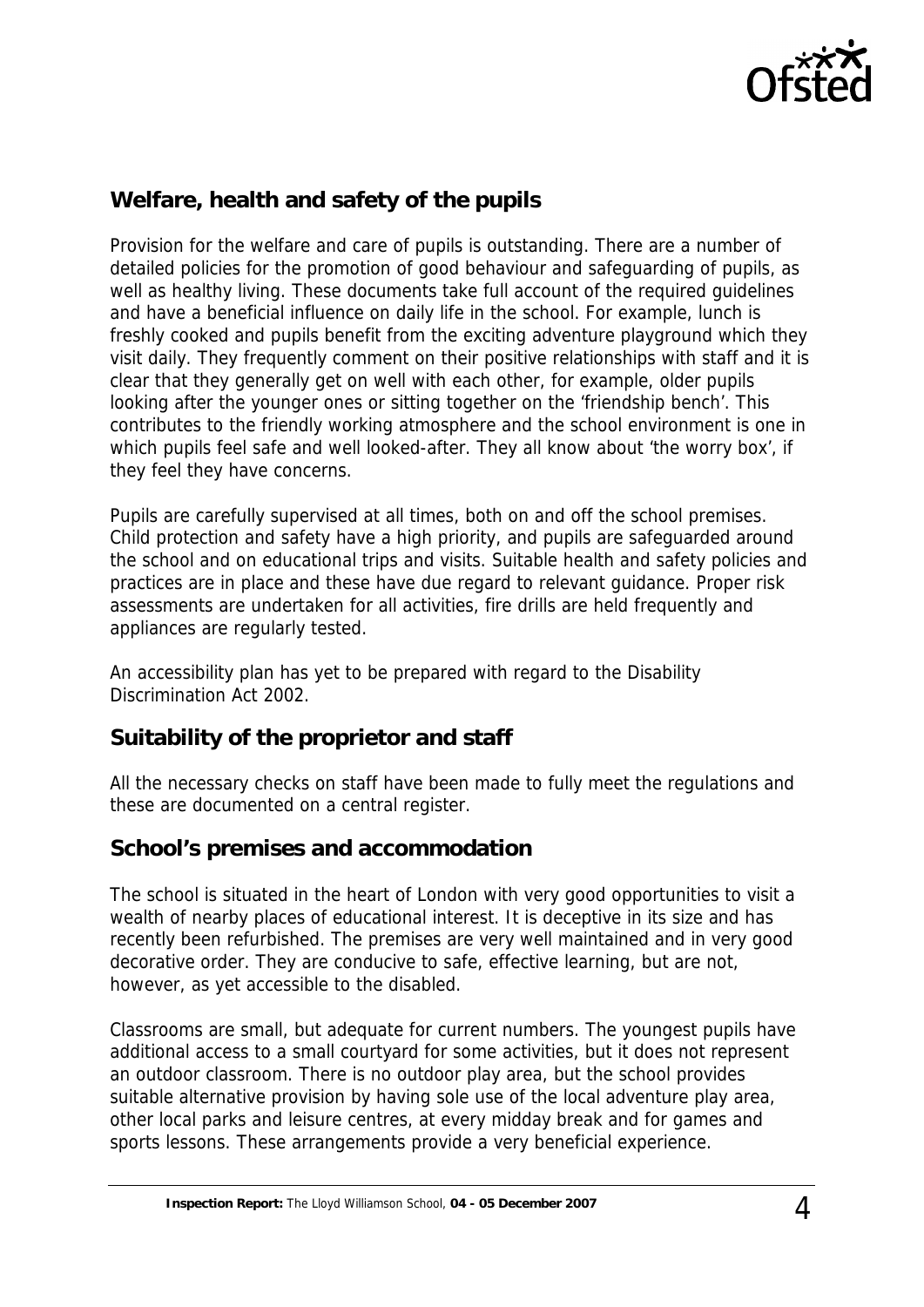

## **Provision of information for parents, carers and others**

The school provides high quality information for parents and others. Detailed reports and IEP review reports on pupils' progress are prepared for parents each term. These clearly show what pupils have learned and what they should learn next. An attractive printed prospectus outlines the school's aims and curricular provision and lists all policy documents. Newsletters give news for each class, celebrate individuals' achievements, and together with the message book encourage parents to be involved in their children's learning. The school is very welcoming and parents and pupils are greeted by the Co-Principals each morning. Informal discussion often takes place between parents and staff at this time, as well as at home time. The new website is almost ready to extend further the school's communication of information.

#### **Procedures for handling complaints**

The complaints policy meets all of the regulations and there have been no complaints this year.

## **Compliance with regulatory requirements**

The school meets all of the Education (Independent School Standards) (England) Regulations 2003 as amended January 2005, with the exception of the one listed below.

In order to comply with the requirements of the Disability Discrimination Act (DDA) 2002 the school should devise a three-year accessibility plan.

## **What the school could do to improve further**

While not required by the regulations, the school might wish to consider the following points for development:

- develop the curriculum for ICT
- ensure that the quality of teaching is consistently good.